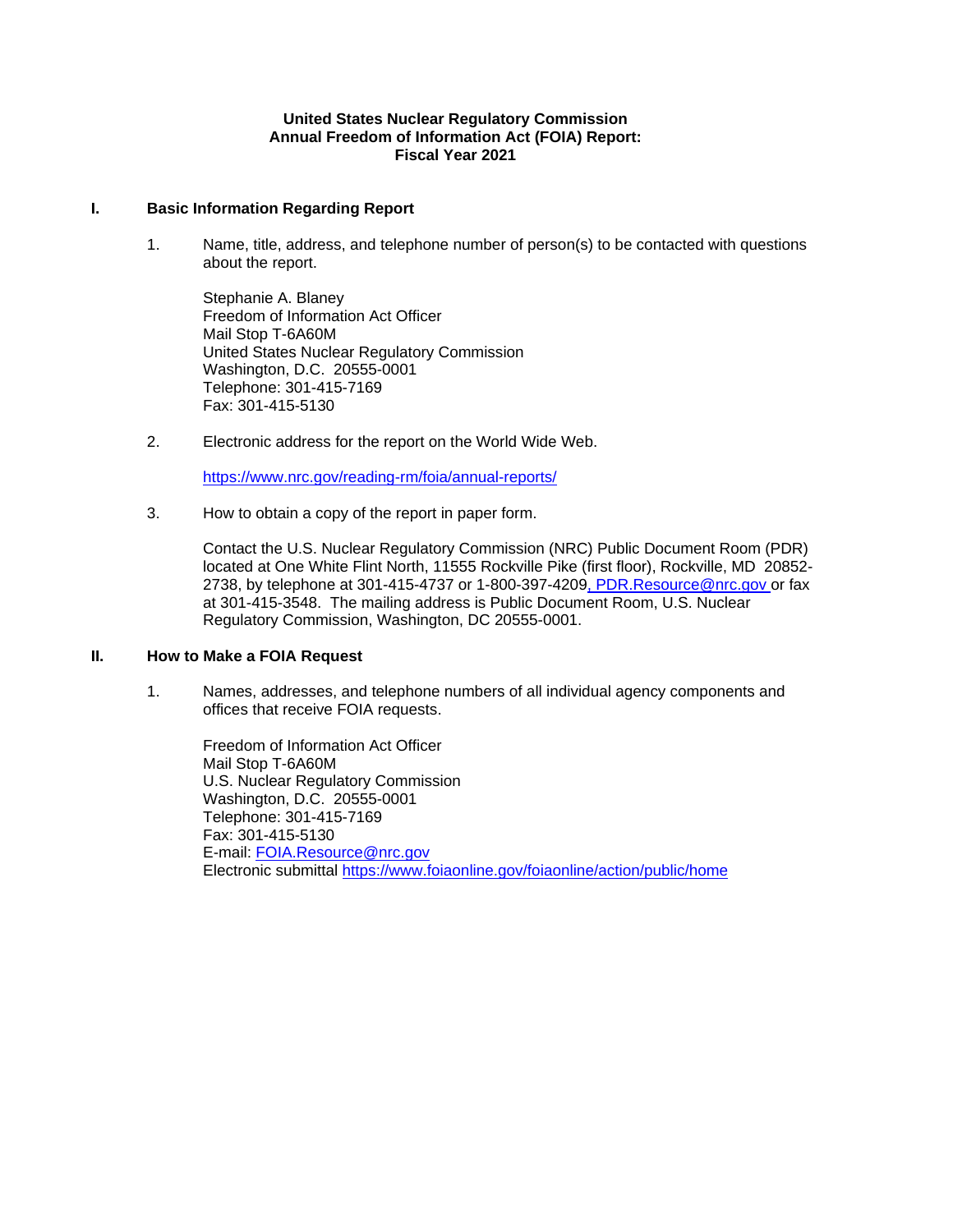2. Brief description of why some requests are not granted and an overview of certain general categories of the agency's records to which the FOIA exemptions apply.

Some FOIA requests are not granted because (a) the agency has no responsive documents, or (b) the responsive documents fall within one or more FOIA exemptions and are not appropriate for discretionary release. The Nuclear Regulatory Commission invokes the FOIA's two privacy exemptions, more than the rest of the other exemptions combined, to prevent unwarranted invasions of the personal privacy of individuals mentioned in law enforcement and non-law enforcement records. See section V.B.(3). DISPOSITION OF FOIA REQUESTS -- NUMBER OF TIMES EXEMPTIONS APPLIED, of this report.

To protect privacy under FOIA exemptions (b)(6) and (b)(7)(c) - (45%)

To prevent compromise of a pending investigation or proceeding  $(b)(7)(A) - (3%)$ 

To protect the attorney-client privilege, attorney work products, or the agency's predecisional deliberative process (b)(5) - (17%)

To protect proprietary information (b)(4) - (11%)

### **III. Acronyms, Definitions, and Exemptions**

1. Agency-specific acronyms or other terms.

NRC-defined acronyms are available on the NRC Web site at

<https://www.nrc.gov/reading-rm/doc-collections/nuregs/staff/sr0544/>

- 2. Basic terms, expressed in common terminology.
	- a. Administrative Appeal a request to a federal agency asking that it review at a higher administrative level a FOIA determination made by the agency at the initial request level.
	- b. Average Number the number obtained by dividing the sum of a group of numbers by the quantity of numbers in the group. For example, of 3, 7, and 14, the average number is 8.
	- c. Backlog the number of requests or administrative appeals that are pending at an agency at the end of the fiscal year that are beyond the statutory time period for a response.
	- d. Component for agencies that process requests on a decentralized basis, a "component" is an entity, also sometimes referred to as an Office, Division, Bureau, Center, or Directorate, within the agency that processes FOIA requests. The FOIA now requires that agencies include in their Annual FOIA Report data for both the agency overall and for each principal component of the agency.
	- e. Consultation the procedure whereby the agency responding to a FOIA request first forwards a record to another agency for its review because that other agency has an interest in the document. Once the agency in receipt of the consultation finishes its review of the record, it responds back to the agency that forwarded it. That agency, in turn, will then respond to the FOIA requester.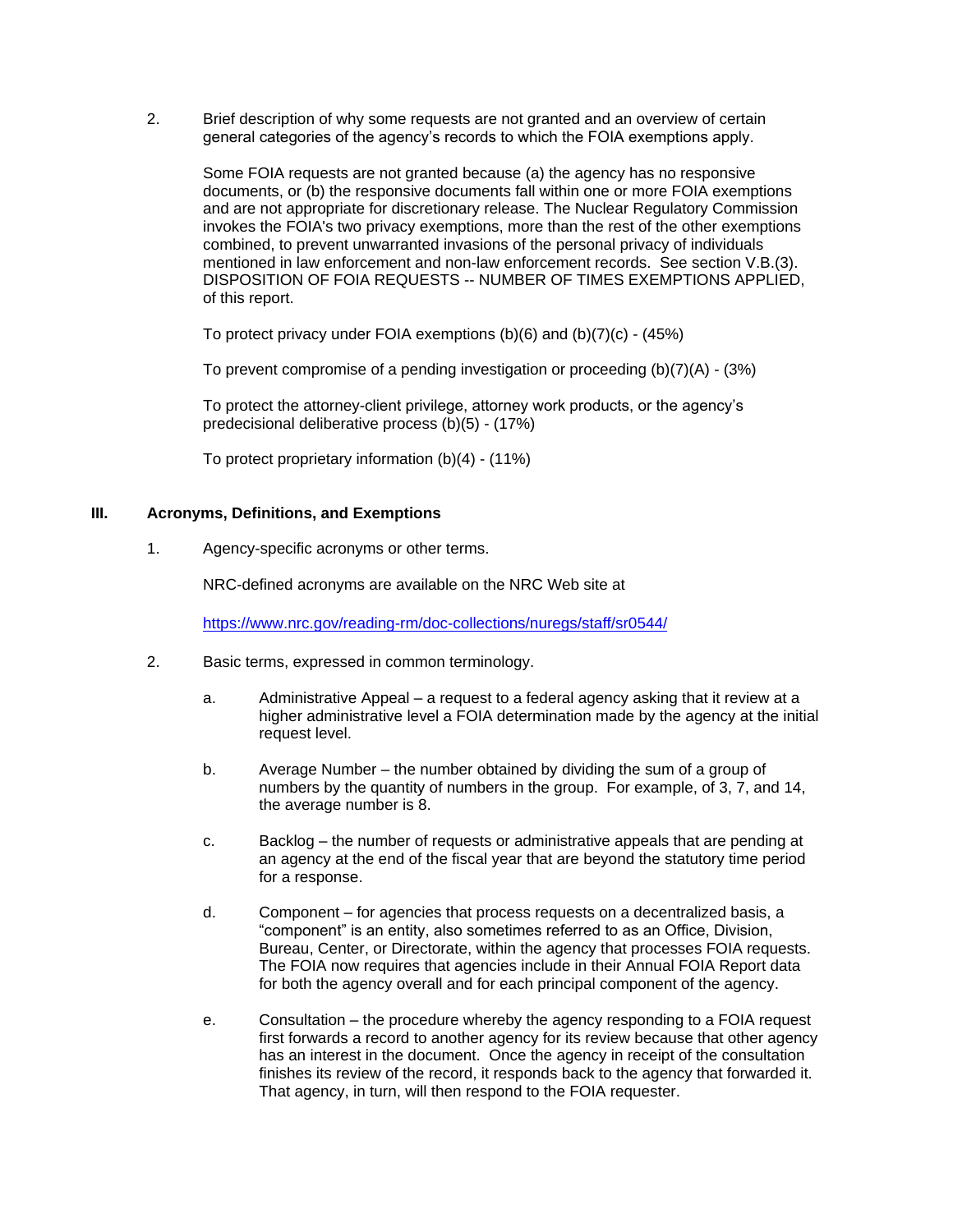- f. Exemption 3 Statute a federal statute that exempts information from disclosure and which the agency relies on to withhold information under subsection (b)(3) of the FOIA.
- g. FOIA Request a FOIA request is generally a request to a federal agency for access to records concerning another person (i.e., a "third-party" request), or concerning an organization, or a particular topic of interest. FOIA requests also include requests made by requesters seeking records concerning themselves (i.e., "first-party" requests) when those requesters are not subject to the Privacy Act, such as non-U.S. citizens. Moreover, because all first-party requesters should be afforded the benefit of both the access provisions of the FOIA as well as those of the Privacy Act, FOIA requests also include any first-party requests where an agency determines that it must search beyond its Privacy Act "systems of records" or where a Privacy Act exemption applies, and the agency looks to FOIA to afford the greatest possible access. All requests which require the agency to utilize the FOIA in responding to the requester are included in this Report.

Additionally, a FOIA request includes records referred to the agency for processing and direct response to the requester. It does not, however, include records for which the agency has received a consultation from another agency. (Consultations are reported separately in Section XII of this Report.)

- h. Full Grant an agency decision to disclose all records in full in response to a FOIA request.
- i. Full Denial an agency decision not to release any records in response to a FOIA request because the records are exempt in their entireties under one or more of the FOIA exemptions, or because of a procedural reason, such as when no records could be located.
- j. Median Number the middle, not average, number. For example, of 3, 7, and 14, the median number is 7.
- k. Multi-Track Processing a system in which simple requests requiring relatively minimal review are placed in one processing track and more voluminous and complex requests are placed in one or more other tracks. Requests granted expedited processing are placed in yet another track. Requests in each track are processed on a first in/first out basis.
	- i. Expedited Processing an agency will process a FOIA request on an expedited basis when a requester satisfies the requirements for expedited processing as set forth in the statute and in agency regulations.
	- ii. Simple Request a FOIA request that an agency using multi-track processing places in its fastest (non-expedited) track based on the low volume and/or simplicity of the records requested.
	- iii. Complex Request a FOIA request that an agency using multi-track processing places in a slower track based on high volume and/or complexity of the records requested.
- l. Partial Grant/Partial Denial in response to a FOIA request, an agency decision to disclose portions of the records and to withhold other portions that are exempt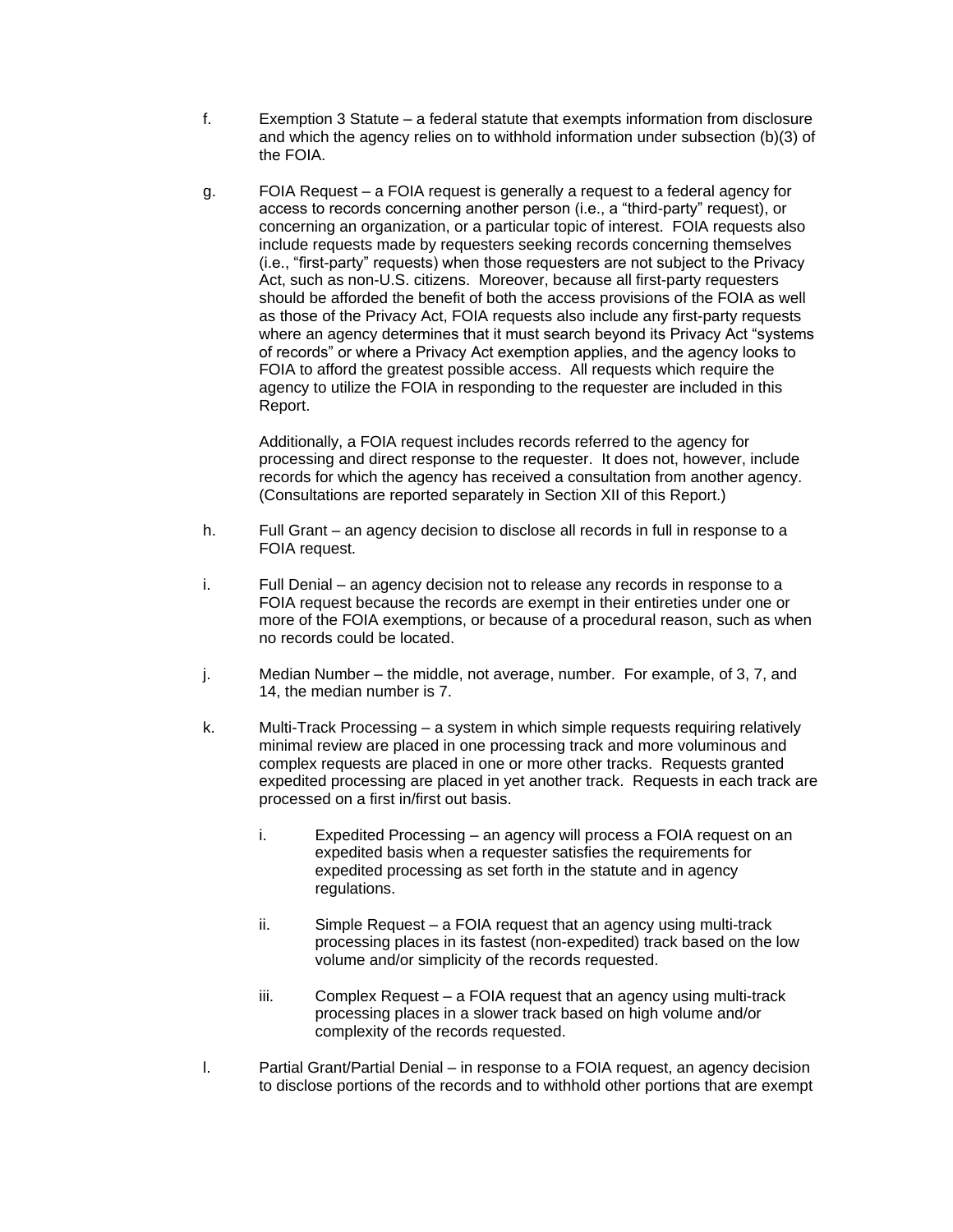under the FOIA, or to otherwise deny a portion of the request for a procedural reason.

- m. Pending Request or Pending Administrative Appeal a request or administrative appeal for which an agency has not taken final action in all respects.
- n. Perfected Request a request for records which reasonably describes such records and is made in accordance with published rules stating the time, place, fees (if any) and procedures to be followed.
- o. Processed Request or Processed Administrative Appeal a request or administrative appeal for which an agency has taken final action in all respects.
- p. Range in Number of Days the lowest and highest number of days to process requests or administrative appeals.
- q. Time Limits the time period in the statute for an agency to respond to a FOIA request (ordinarily twenty working days from receipt of a perfected FOIA request).

#### 3. Exemptions

- a. Exemption 1: classified national defense and foreign relations information
- b. Exemption 2: internal agency rules and practices
- c. Exemption 3: information that is prohibited from disclosure by another federal law
- d. Exemption 4: trade secrets and other confidential business information
- e. Exemption 5: inter-agency or intra-agency communications that are protected by legal privileges
- f. Exemption 6: information involving matters of personal privacy
- g. Exemption 7: records or information compiled for law enforcement purposes, to the extent that the production of those records (A) could reasonably be expected to interfere with enforcement proceedings, (B) would deprive a person of a right to a fair trial or an impartial adjudication, (C) could reasonably be expected to constitute an unwarranted invasion of personal privacy, (D) could reasonably be expected to disclose the identity of a confidential source, (E) would disclose techniques and procedures for law enforcement investigations or prosecutions, or would disclose guidelines for law enforcement investigations or prosecutions, or (F) could reasonably be expected to endanger the life or physical safety of any individual
- h. Exemption 8: information relating to the supervision of financial institutions
- i. Exemption 9: geological information on wells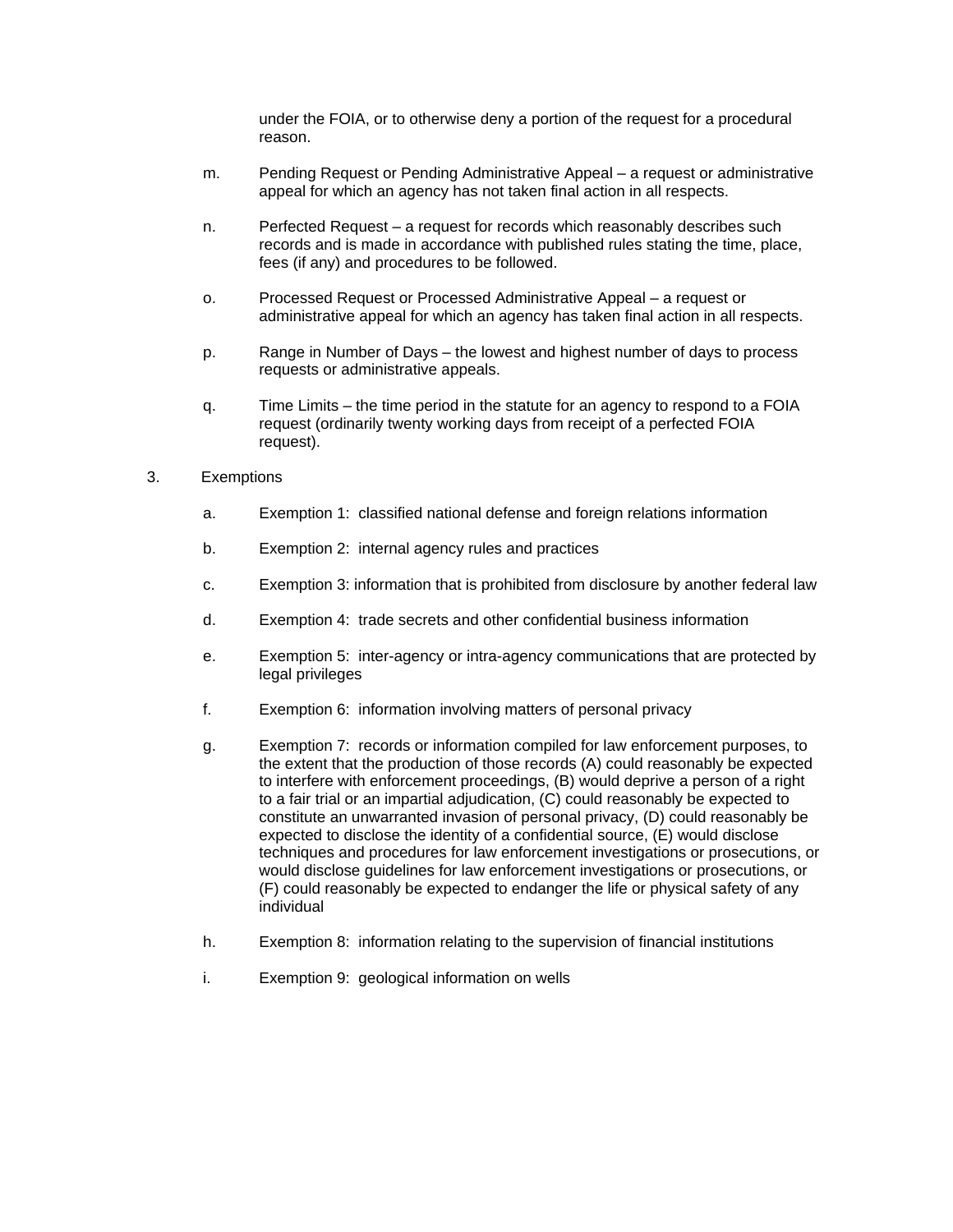# 4. Agency Component Abbreviations

| Component<br>Abbreviation | <b>Component Name</b>                |
|---------------------------|--------------------------------------|
| <b>NRC</b>                | <b>Nuclear Regulatory Commission</b> |

# **IV. Exemption 3 Statutes**

| Statute                                   | Type of<br>Information<br>Withheld                                                                                                                              | <b>Case Citation</b>                                                                                                                                                                                                                                                                                                                                                        | Agency /<br>Component | Number of<br><b>Times</b><br>Relied<br>upon<br>by Agency /<br>Component | Total<br>Number<br>οf<br><b>Times</b><br>Relied<br>upon<br>by<br>Agency<br>Overall |
|-------------------------------------------|-----------------------------------------------------------------------------------------------------------------------------------------------------------------|-----------------------------------------------------------------------------------------------------------------------------------------------------------------------------------------------------------------------------------------------------------------------------------------------------------------------------------------------------------------------------|-----------------------|-------------------------------------------------------------------------|------------------------------------------------------------------------------------|
| 41 U.S.C. §<br>4702                       | Contractor<br>proposals that                                                                                                                                    | Sinkfield v. HUD,<br>No. 10-885, 2012                                                                                                                                                                                                                                                                                                                                       | <b>NRC</b>            | $\mathbf{1}$                                                            |                                                                                    |
| (formerly at<br>41 U.S.C. §<br>253b(m)(1) | are in the<br>possession or<br>control of an<br>executive agency<br>and that have<br>not been set<br>forth or<br>incorporated by<br>reference into<br>contracts | U.S. Dist. LEXIS<br>35233, at *13-15<br>(S.D. Ohio Mar. 15,<br>2012); Margolin v.<br>NASA, No. 09-CV-<br>00421, 2011 WL<br>1303221, at *6 (D.<br>Nev. Mar. 31,<br>2011); Hornbostel<br>v. U.S. Dep't of the<br>Interior, 305 F.<br>Supp. 2d 21, 30<br>(D.D.C. 2003),<br>summary<br>affirmance<br>granted, No. 03-<br>5257, 2004 WL<br>1900562 (D.C. Cir.<br>Aug. 25, 2004). | <b>NRC</b>            | $\mathbf{1}$                                                            | $\mathcal{P}$                                                                      |
| 42 U.S.C. §§<br>2162, 2167,               | "Restricted<br>Data" pertaining                                                                                                                                 | Meeropol v.<br>Meese, 790 F.2d                                                                                                                                                                                                                                                                                                                                              | <b>NRC</b>            | $\mathbf{1}$                                                            | $\mathbf{1}$                                                                       |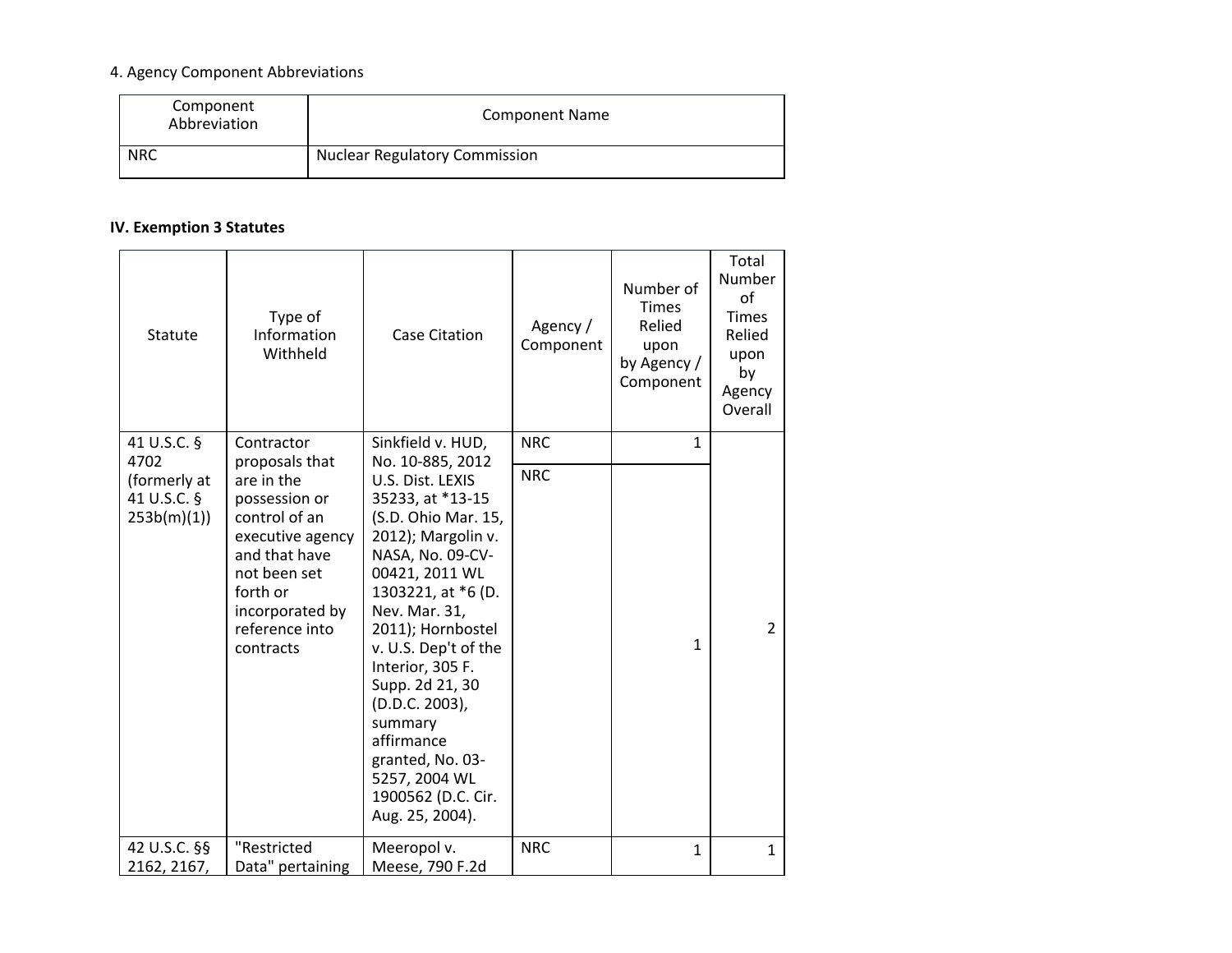| 2168(a)(1)<br>(Atomic<br>Energy Act) | to atomic<br>weapons and<br>special nuclear<br>material and<br>certain<br>safeguards<br>information for<br>nuclear material | 942 (D.C. Cir.<br>1986); Va.<br>Sunshine All. v.<br>NRC, 509 F. Supp.<br>863 (D.D.C 1981),<br>aff'd per curiam<br>on other grounds,<br>669 F.2d 788 (D.C.<br>Cir. 1981). |            |                          |  |
|--------------------------------------|-----------------------------------------------------------------------------------------------------------------------------|--------------------------------------------------------------------------------------------------------------------------------------------------------------------------|------------|--------------------------|--|
| 16 U.S.C. §<br>$824o-1(d)$           | Information<br>pertaining to<br><b>Critical Electric</b><br>Infrastructure<br>Security                                      | N/A                                                                                                                                                                      | <b>NRC</b> | $\overline{\mathcal{L}}$ |  |

## **V.A. FOIA REQUESTS -- RECEIVED, PROCESSED AND PENDING FOIA REQUESTS**

| Agency / Component    | Number of<br>Requests<br>Pending as of<br>Start<br>of Fiscal Year | Number of<br>Requests<br>Received<br>in Fiscal Year | Number of<br>Requests<br>Processed<br>in Fiscal Year | Number of<br>Requests<br>Pending as of<br>End<br>of Fiscal Year |
|-----------------------|-------------------------------------------------------------------|-----------------------------------------------------|------------------------------------------------------|-----------------------------------------------------------------|
| <b>NRC</b>            | 92                                                                | 239                                                 | 229                                                  | 102                                                             |
| <b>AGENCY OVERALL</b> | 92                                                                | 239                                                 | 229                                                  | 102                                                             |

# **V.B.(1). DISPOSITION OF FOIA REQUESTS -- ALL PROCESSED REQUESTS**

|                                                      |                                                 | Number                                                     |               | Number of Full Denials Based on Reasons Other than Exemptions   |                      |                           |                                           |                                                           |                         |                      |                                        |              |     |
|------------------------------------------------------|-------------------------------------------------|------------------------------------------------------------|---------------|-----------------------------------------------------------------|----------------------|---------------------------|-------------------------------------------|-----------------------------------------------------------|-------------------------|----------------------|----------------------------------------|--------------|-----|
| Number<br>Agency /<br>of Full<br>Component<br>Grants | 0t<br>Partial<br>Grants /<br>Partial<br>Denials | Number of<br><b>Full Denials</b><br>Based on<br>Exemptions | No<br>Records | All Records<br>Referred to<br>Another<br>Component<br>or Agency | Request<br>Withdrawn | Fee-<br>Related<br>Reason | Records<br>not<br>Reasonably<br>Described | Improper<br><b>FOIA</b><br>Request<br>for Other<br>Reason | Not<br>Agency<br>Record | Duplicate<br>Request | Other<br>*Explain<br>in Chart<br>Below | <b>TOTAL</b> |     |
| <b>NRC</b>                                           | 56                                              | 60                                                         |               | 30                                                              | 0                    | 38                        | 18                                        |                                                           | 8                       |                      |                                        |              | 229 |
| <b>AGENCY</b><br>OVERALL                             | 56                                              | 60                                                         | 4             | 30                                                              | 0                    | 38                        | 18                                        | 4                                                         | 8                       | q                    |                                        |              | 229 |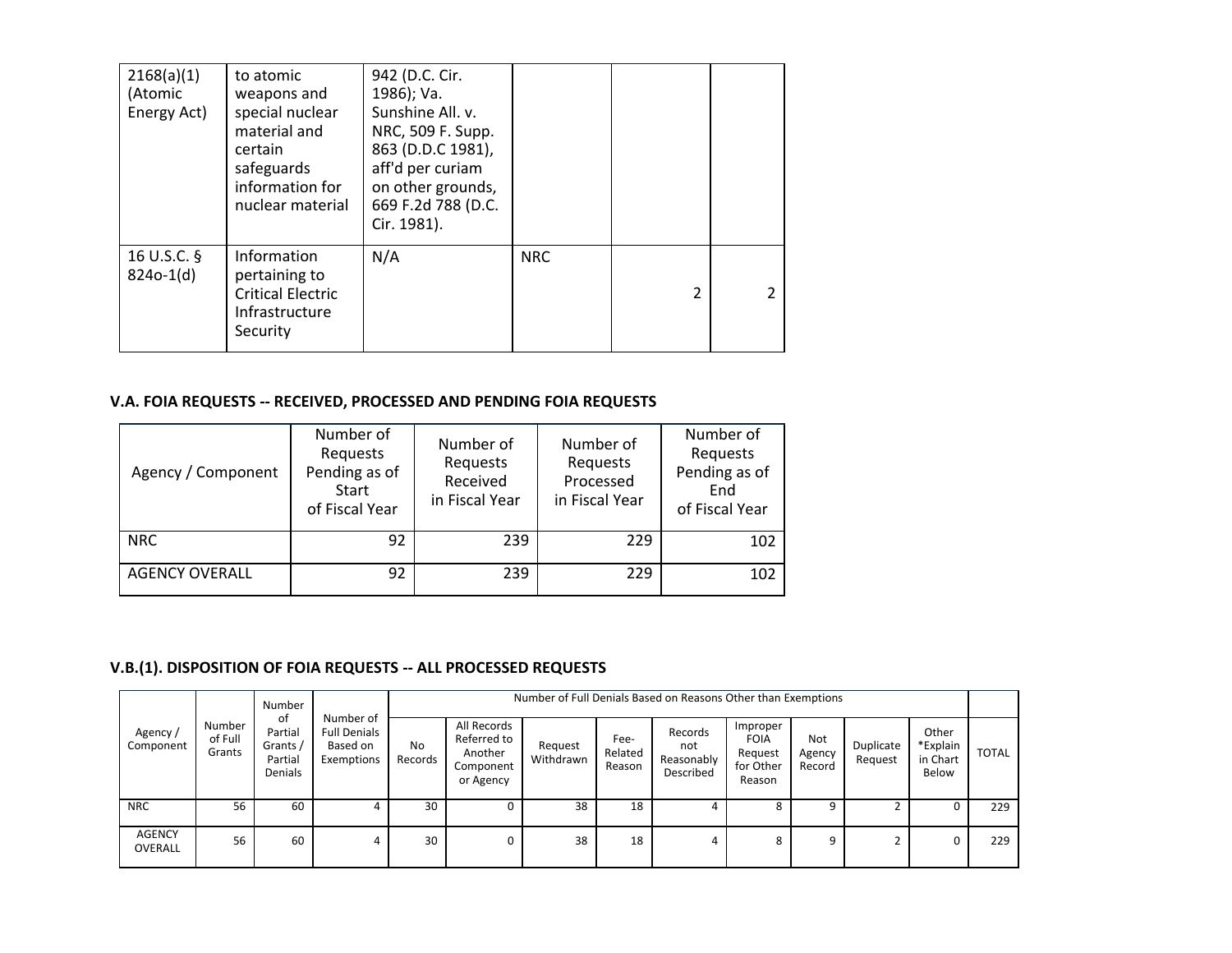**V.B.(2). DISPOSITION OF FOIA REQUESTS -- "OTHER" REASONS FOR "FULL DENIALS BASED ON REASONS OTHER THAN EXEMPTIONS"**

| Agency /<br>Component           | Description of "Other" Reasons for Denials from<br>Chart $B(1)$ | Number<br>of Times<br>"Other"<br>Reason<br>Was<br>Relied<br>Upon | <b>TOTAL</b> |
|---------------------------------|-----------------------------------------------------------------|------------------------------------------------------------------|--------------|
| <b>NRC</b>                      | N/A                                                             | 0                                                                |              |
| <b>AGENCY</b><br><b>OVERALL</b> |                                                                 |                                                                  |              |

## **V.B.(3). DISPOSITION OF FOIA REQUESTS -- NUMBER OF TIMES EXEMPTIONS APPLIED**

| Agency /<br>Component    | Ex.<br>1 | Ex.<br>2 | Ex.<br>3 | Ex.<br>4 | Ex.<br>5 | Ex.<br>6 | Ex.<br>7(A) | Ex.<br>7(B) | Ex.<br>7(C) | Ex.<br>7(D) | Ex.<br>7(E) | Ex.<br>7(F) | Ex.<br>8 | Ex.<br>9 |
|--------------------------|----------|----------|----------|----------|----------|----------|-------------|-------------|-------------|-------------|-------------|-------------|----------|----------|
| <b>NRC</b>               |          | 0        | 4        | 11       | 17       | 22       | 3           | 0           | 24          | 0           | 3           | 17          |          | 0        |
| <b>AGENCY</b><br>OVERALL | 1        | 0        | 4        | 11       | 17       | 22       | 3           | 0           | 24          | 0           | 3           | 17          |          | 0        |

### **VI.A. ADMINISTRATIVE APPEALS OF INITIAL DETERMINATIONS OF FOIA REQUESTS -- RECEIVED, PROCESSED, AND PENDING ADMINISTRATIVE APPEALS**

| Agency /<br>Component           | Number of<br>Appeals<br>Pending as of<br><b>Start</b><br>of Fiscal Year | Number of<br>Appeals<br>Received<br>in Fiscal Year | Number of<br>Appeals<br>Processed<br>in Fiscal Year | Number of<br>Appeals<br>Pending as of<br>End<br>of Fiscal Year |
|---------------------------------|-------------------------------------------------------------------------|----------------------------------------------------|-----------------------------------------------------|----------------------------------------------------------------|
| <b>NRC</b>                      |                                                                         | 6                                                  | 8                                                   |                                                                |
| <b>AGENCY</b><br><b>OVERALL</b> | 4                                                                       | 6                                                  | 8                                                   |                                                                |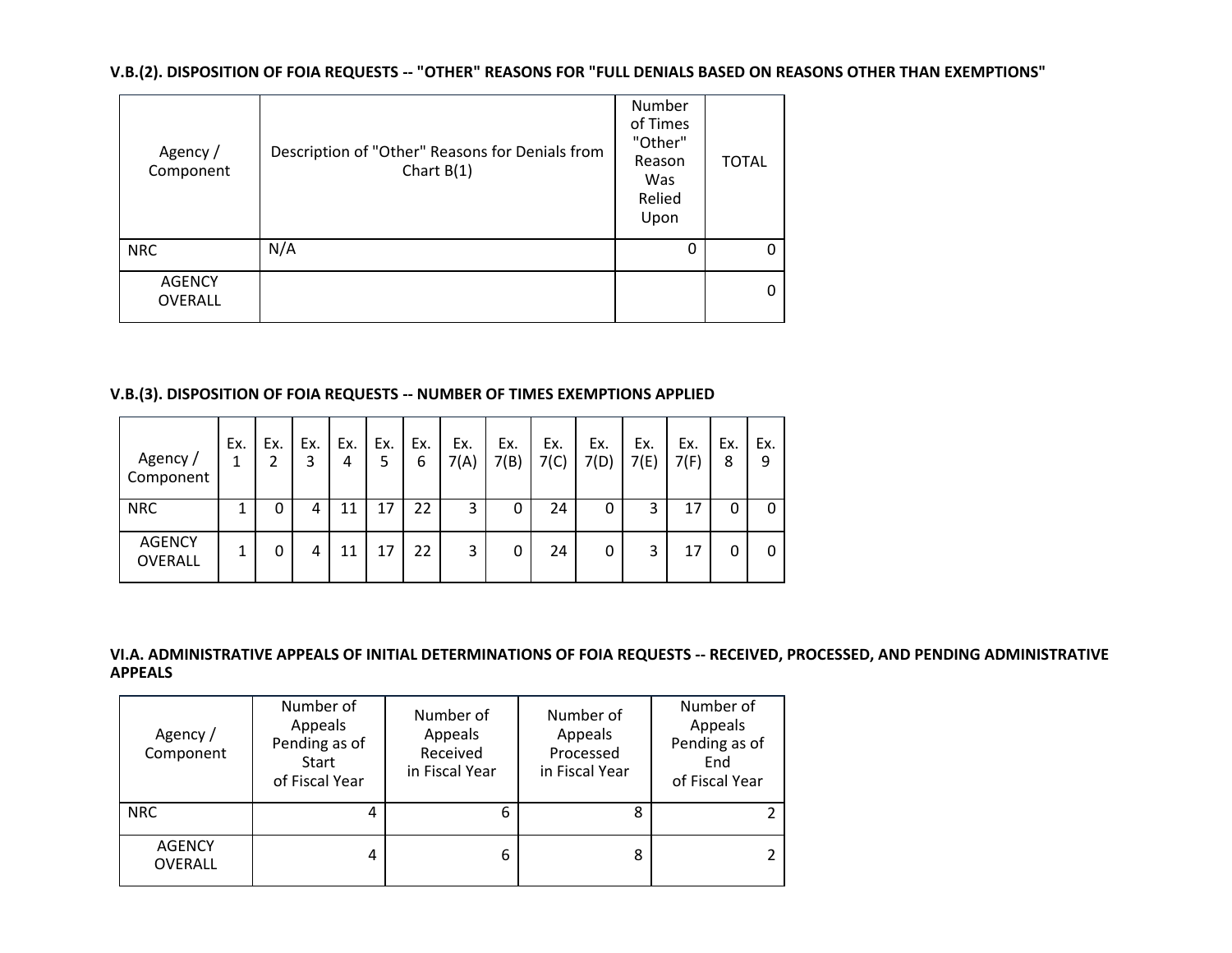### **VI.B. DISPOSITION OF ADMINISTRATIVE APPEALS -- ALL PROCESSED APPEALS**

| Agency /<br>Component    | Number<br>Affirmed on<br>Appeal | <b>Number Partially</b><br><b>Affirmed &amp; Partially</b><br>Reversed/Remanded<br>on Appeal | <b>Number Completely</b><br>Reversed/Remanded<br>on Appeal | Number of<br>Appeals<br>Closed for<br>Other<br>Reasons | <b>TOTAL</b> |
|--------------------------|---------------------------------|----------------------------------------------------------------------------------------------|------------------------------------------------------------|--------------------------------------------------------|--------------|
| <b>NRC</b>               |                                 |                                                                                              |                                                            |                                                        |              |
| <b>AGENCY</b><br>OVERALL |                                 |                                                                                              |                                                            |                                                        |              |

# **VI.C.(1). REASONS FOR DENIAL ON APPEAL -- NUMBER OF TIMES EXEMPTIONS APPLIED**

| Agency /<br>Component    | Ex. | Ex. | Ex.<br>3 | Ex.<br>4 | Ex.<br>5. | Ex.<br>6 | Ex.<br>7(A) | Ex.<br>7(B) | Ex.<br>7(C) | Ex.<br>7(D) | Ex.<br>7(E) | Ex.<br>7(F) | Ex.<br>8 | Ex.<br>9 |
|--------------------------|-----|-----|----------|----------|-----------|----------|-------------|-------------|-------------|-------------|-------------|-------------|----------|----------|
| <b>NRC</b>               | 0   | 0   |          | 3        | 3         | 3        | 0           |             | 0           |             |             |             |          |          |
| <b>AGENCY</b><br>OVERALL | 0   | 0   |          | 3        | 3         | ົ<br>ب   |             |             | 0           |             |             |             |          |          |

## **VI.C.(2). REASONS FOR DENIAL ON APPEAL -- REASONS OTHER THAN EXEMPTIONS**

| Agency/<br>Component     | No<br>Records | Records<br>Referred<br>at Initial<br>Request<br>Level | Request<br>Withdrawn | Fee-<br>Related<br>Reason | Records<br>not<br>Reasonably<br>Described | Improper<br>Request<br>for Other<br>Reasons | Not<br>Agency<br>Record | Duplicate<br>Request<br>or<br>Appeal | Request<br>ın<br>Litigation | Appeal<br>Based<br>Solely on<br>Denial of<br>Request<br>for<br>Expedited<br>Processing | Other<br>*Explain<br>in chart<br>below |
|--------------------------|---------------|-------------------------------------------------------|----------------------|---------------------------|-------------------------------------------|---------------------------------------------|-------------------------|--------------------------------------|-----------------------------|----------------------------------------------------------------------------------------|----------------------------------------|
| <b>NRC</b>               |               | 0                                                     | 0                    | 0                         |                                           | 0                                           | 0                       |                                      | 0                           | 0                                                                                      |                                        |
| <b>AGENCY</b><br>OVERALL |               | 0                                                     | 0                    | 0                         |                                           | 0                                           | 0                       |                                      | 0                           | 0                                                                                      |                                        |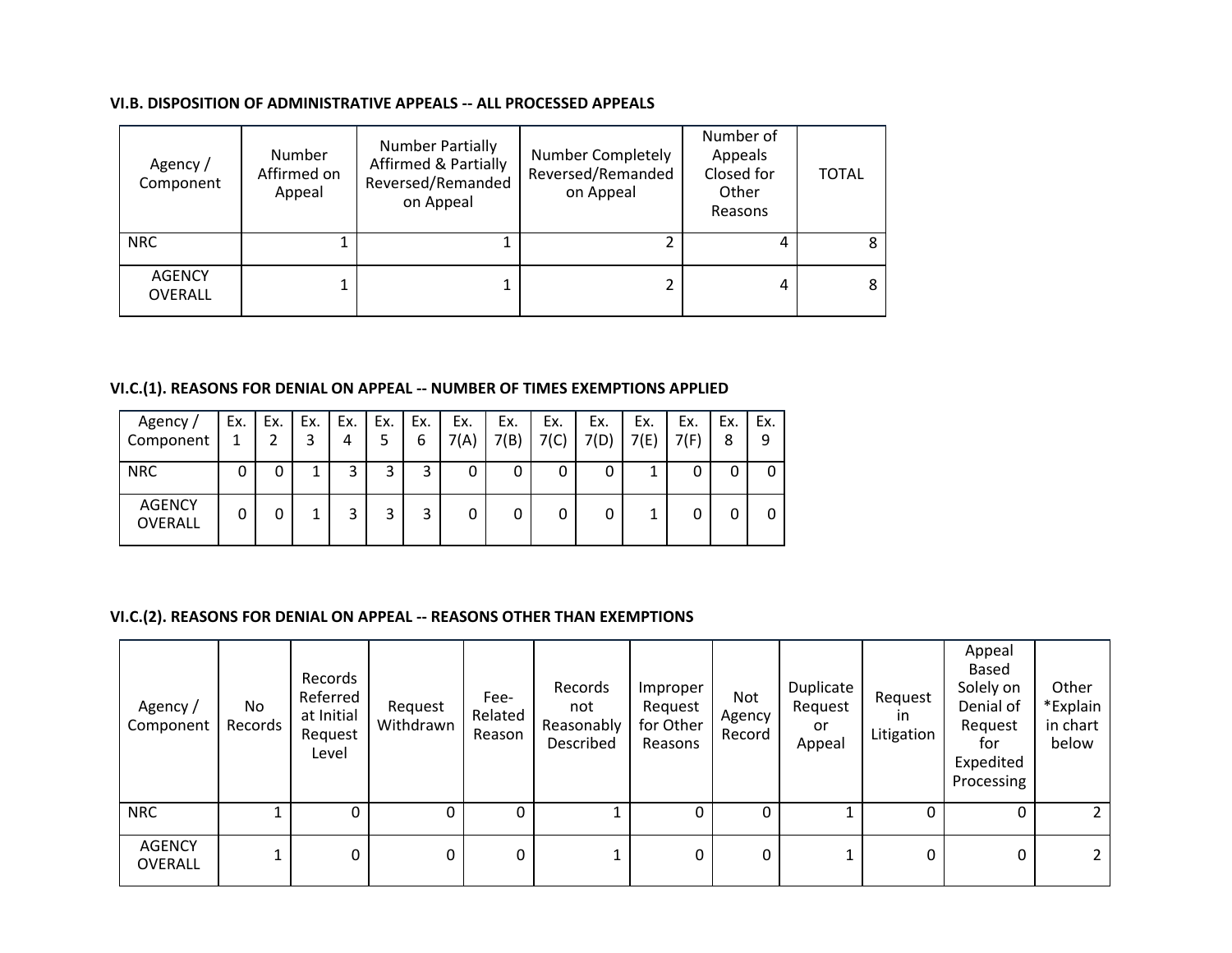## **VI.C.(3). REASONS FOR DENIAL ON APPEAL -- "OTHER" REASONS**

| Agency /<br>Component    | Description of "Other" Reasons for Denial on<br>Appeal from Chart C(2) | Number of<br><b>Times</b><br>"Other"<br>Reason<br>Was Relied<br>Upon | <b>TOTAL</b> |
|--------------------------|------------------------------------------------------------------------|----------------------------------------------------------------------|--------------|
| <b>NRC</b>               | Moot                                                                   | 2                                                                    |              |
| <b>AGENCY</b><br>OVERALL |                                                                        |                                                                      |              |

# **VI.C.(4). RESPONSE TIME FOR ADMINISTRATIVE APPEALS**

| Agency /<br>Component           | Median Number<br>of Days | Average<br>Number of Days | Lowest Number<br>of Days | <b>Highest Number</b><br>of Days |
|---------------------------------|--------------------------|---------------------------|--------------------------|----------------------------------|
| <b>NRC</b>                      | 17.5                     | 195.13                    |                          | 988                              |
| <b>AGENCY</b><br><b>OVERALL</b> | 17.5                     | 195.13                    |                          | 988                              |

## **VI.C.(5). TEN OLDEST PENDING ADMINISTRATIVE APPEALS**

| Agency /<br>Component |                              | 10th<br>Oldest<br>Appeal | 9th | 8th | 7th | 6th | 5th | 4th | 3rd | 2 <sub>nd</sub>   | Oldest<br>Appeal |
|-----------------------|------------------------------|--------------------------|-----|-----|-----|-----|-----|-----|-----|-------------------|------------------|
|                       | Date of<br>Appeal            | N/A                      | N/A | N/A | N/A | N/A | N/A | N/A | N/A | $2021 -$<br>09-30 | 2018-<br>$09-12$ |
| <b>NRC</b>            | Number<br>of Days<br>Pending | 0                        | 0   | 0   | 0   | 0   | 0   | 0   | 0   | 0                 | 760              |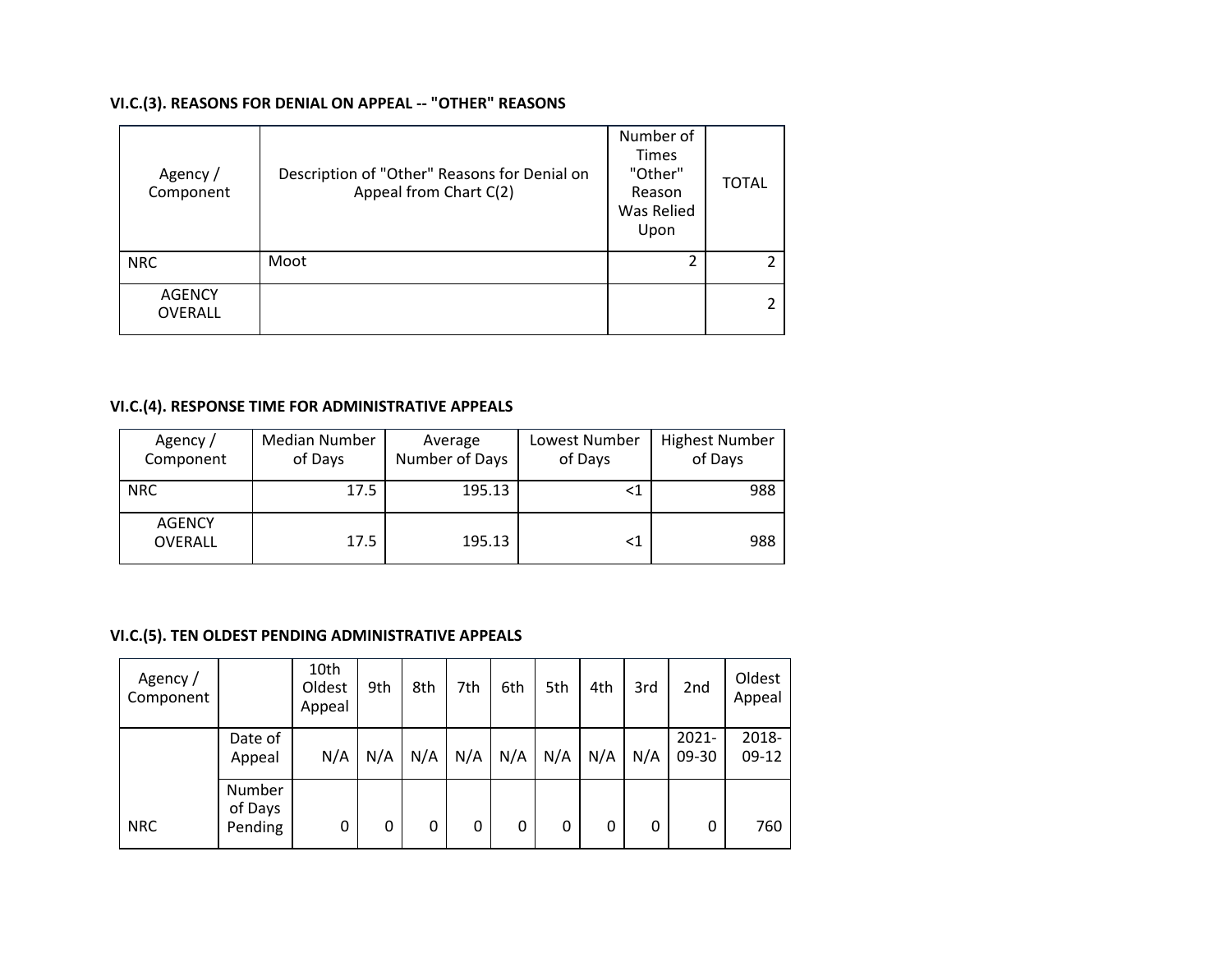| <b>AGENCY</b> | Date of<br>Appeal            | N/A | N/A | $N/A$ $N/A$ |   | $N/A$ $N/A$ | N/A | N/A | $2021 -$<br>09-30 | 2018-<br>$09-12$ |
|---------------|------------------------------|-----|-----|-------------|---|-------------|-----|-----|-------------------|------------------|
| OVERALL       | Number<br>of Days<br>Pending | 0   | 0   | 0           | 0 | 0           |     | 0   | 0                 | 760              |

### **VII.A. FOIA REQUESTS -- RESPONSE TIME FOR ALL PROCESSED PERFECTED REQUESTS**

|                                 |                             |                              | <b>SIMPLE</b>               |                              |                             |                              | <b>COMPLEX</b>              |                              |                             | <b>EXPEDITED PROCESSING</b>  |                             |                              |
|---------------------------------|-----------------------------|------------------------------|-----------------------------|------------------------------|-----------------------------|------------------------------|-----------------------------|------------------------------|-----------------------------|------------------------------|-----------------------------|------------------------------|
| Agency /<br>Component           | Median<br>Number<br>of Days | Average<br>Number<br>of Days | Lowest<br>Number<br>of Days | Highest<br>Number<br>of Days | Median<br>Number<br>of Days | Average<br>Number<br>of Days | Lowest<br>Number<br>of Days | Highest<br>Number<br>of Days | Median<br>Number<br>of Days | Average<br>Number<br>of Days | Lowest<br>Number<br>of Days | Highest<br>Number<br>of Days |
| <b>NRC</b>                      | 10                          | 22.66                        | $\leq$ 1                    | 470                          | 61.5                        | 159.95                       | <1                          | 1105                         | 16                          | 17.4                         | ь                           | 33                           |
| <b>AGENCY</b><br><b>OVERALL</b> | 10                          | 22.66                        | $<$ 1                       | 470                          | 61.5                        | 159.95                       | ${<}1$                      | 1105                         | 16                          | 17.4                         | ь                           | 33                           |

### **VII.B. PROCESSED REQUESTS -- RESPONSE TIME FOR PERFECTED REQUESTS IN WHICH INFORMATION WAS GRANTED**

|                          |                             |                              | <b>SIMPLE</b>               |                              |                             |                              | COMPLEX                     |                              |                             | <b>EXPEDITED PROCESSING</b>  |                             |                              |
|--------------------------|-----------------------------|------------------------------|-----------------------------|------------------------------|-----------------------------|------------------------------|-----------------------------|------------------------------|-----------------------------|------------------------------|-----------------------------|------------------------------|
| Agency /<br>Component    | Median<br>Number<br>of Days | Average<br>Number<br>of Days | Lowest<br>Number<br>of Days | Highest<br>Number<br>of Days | Median<br>Number<br>of Days | Average<br>Number<br>of Days | Lowest<br>Number<br>of Days | Highest<br>Number<br>of Days | Median<br>Number<br>of Days | Average<br>Number<br>of Days | Lowest<br>Number<br>of Days | Highest<br>Number<br>of Days |
| <b>NRC</b>               | 14                          | 24.71                        | $\leq 1$                    | 125                          | 103                         | 202.84                       |                             | 1105                         | 16                          | 17.75                        | ь                           | 33                           |
| <b>AGENCY</b><br>OVERALL | 14                          | 24.71                        | $\leq 1$                    | 125                          | 103                         | 202.84                       |                             | 1105                         | 16                          | 17.75                        | 6                           | 33                           |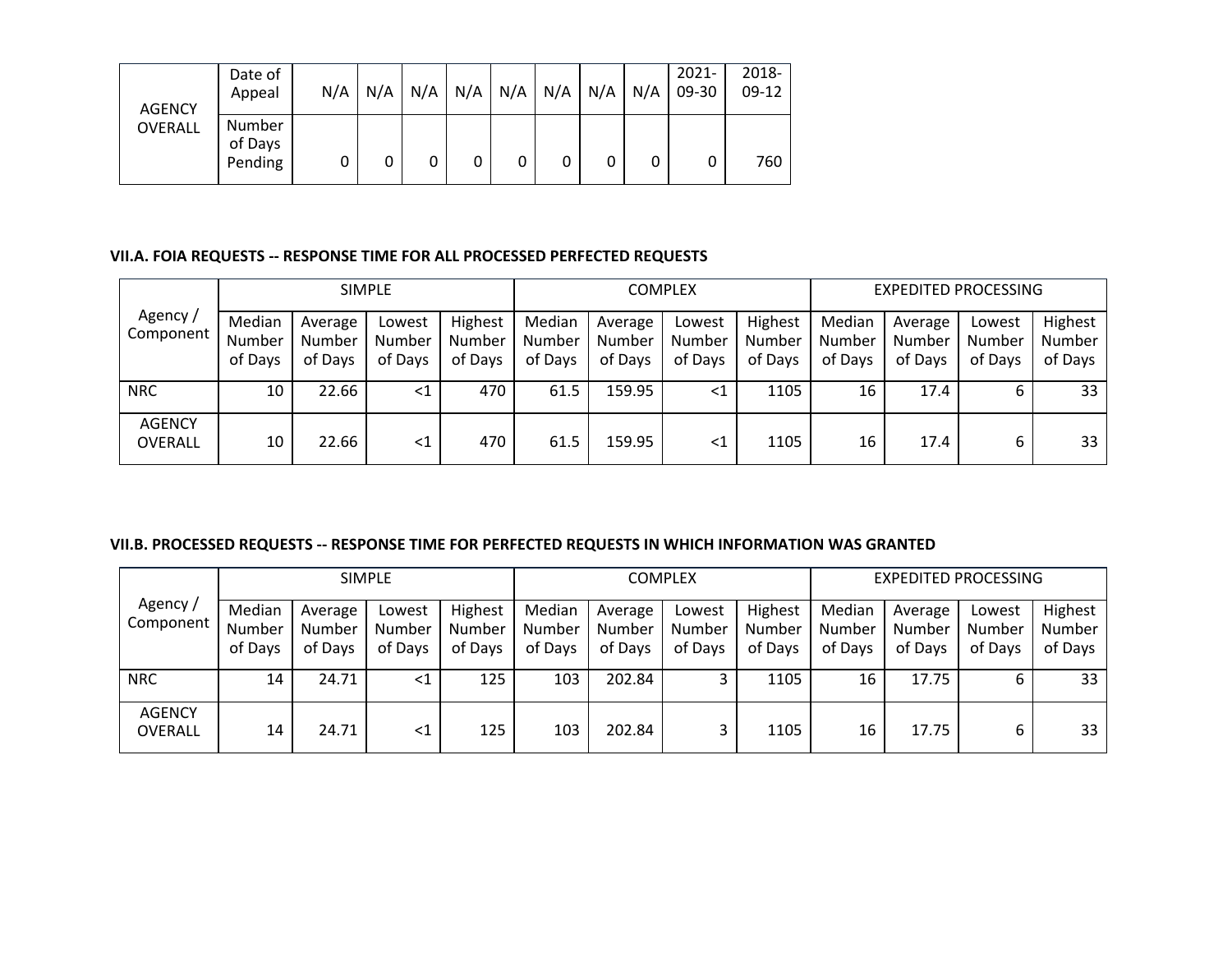| VII.C.(1). PROCESSED SIMPLE REQUESTS -- RESPONSE TIME IN DAY INCREMENTS |  |  |  |
|-------------------------------------------------------------------------|--|--|--|
|-------------------------------------------------------------------------|--|--|--|

| Agency /<br>Component    | $\leq$ 1-<br>20<br>Days | 21-<br>40<br>Days | $41 -$<br>60<br>Days | 61-<br>80<br>Days | $81 -$<br>100<br>Days | $101 -$<br>120<br>Days | $121 -$<br>140<br>Days | 141-<br>160<br>Days | $161 -$<br>180<br>Days | 181-<br>200<br>Days | $201 -$<br>300<br>Days | $301 -$<br>400<br>Davs | $401+$<br>Days | <b>TOTAL</b> |
|--------------------------|-------------------------|-------------------|----------------------|-------------------|-----------------------|------------------------|------------------------|---------------------|------------------------|---------------------|------------------------|------------------------|----------------|--------------|
| <b>NRC</b>               | 92                      | 16                |                      |                   |                       |                        | ᆠ                      |                     |                        | 0                   | 0                      |                        |                | 124          |
| <b>AGENCY</b><br>OVERALL | 92                      | 16                |                      | ∠                 |                       |                        | ᅩ                      |                     |                        | 0                   | 0                      |                        |                | 124          |

## **VII.C.(2). PROCESSED COMPLEX REQUESTS -- RESPONSE TIME IN DAY INCREMENTS**

| Agency /<br>Component           | $\leq$ 1-<br>20<br>Days | 21-<br>40<br>Days | 41-<br>60<br>Days | 61-<br>80<br>Days | $81 -$<br>100<br>Davs | $101 -$<br>120<br>Days | $121 -$<br>140<br>Days | $141 -$<br>160<br>Days | $161 -$<br>180<br>Days | $181 -$<br>200<br>Days | $201 -$<br>300<br>Days | $301 -$<br>400<br>Days | $401+$<br>Days | <b>TOTAL</b> |
|---------------------------------|-------------------------|-------------------|-------------------|-------------------|-----------------------|------------------------|------------------------|------------------------|------------------------|------------------------|------------------------|------------------------|----------------|--------------|
| <b>NRC</b>                      | 29                      | 6                 | 4                 | 6                 |                       |                        | ∍<br>∠                 |                        | 4                      | ◠                      | 10                     |                        | 9              | 80           |
| <b>AGENCY</b><br><b>OVERALL</b> | 29                      | 6                 | 4                 | 6                 |                       |                        | ∍                      |                        | 4                      |                        | 10                     |                        | 9              | 80           |

# **VII.C.(3). PROCESSED REQUESTS GRANTED EXPEDITED PROCESSING -- RESPONSE TIME IN DAY INCREMENTS**

| Agency /<br>Component           | $\leq$ 1-<br>20<br>Days | 21-<br>40<br>Days | 41-<br>60<br>Days | 61-<br>80<br>Days | 81-<br>100<br>Days | $101 -$<br>120<br>Days | $121 -$<br>140<br>Days | $141 -$<br>160<br>Days | $161 -$<br>180<br>Days | 181-<br>200<br>Days | $201 -$<br>300<br>Days | $301 -$<br>400<br>Days | $401+$<br>Days | <b>TOTAL</b> |
|---------------------------------|-------------------------|-------------------|-------------------|-------------------|--------------------|------------------------|------------------------|------------------------|------------------------|---------------------|------------------------|------------------------|----------------|--------------|
| <b>NRC</b>                      | 4                       |                   |                   | 0                 |                    | 0                      | 0                      | 0                      | 0                      | 0                   | 0                      |                        | 0              |              |
| <b>AGENCY</b><br><b>OVERALL</b> | 4                       |                   | 0                 | 0                 |                    | 0                      | 0                      | 0                      |                        | 0                   | 0                      |                        | 0              |              |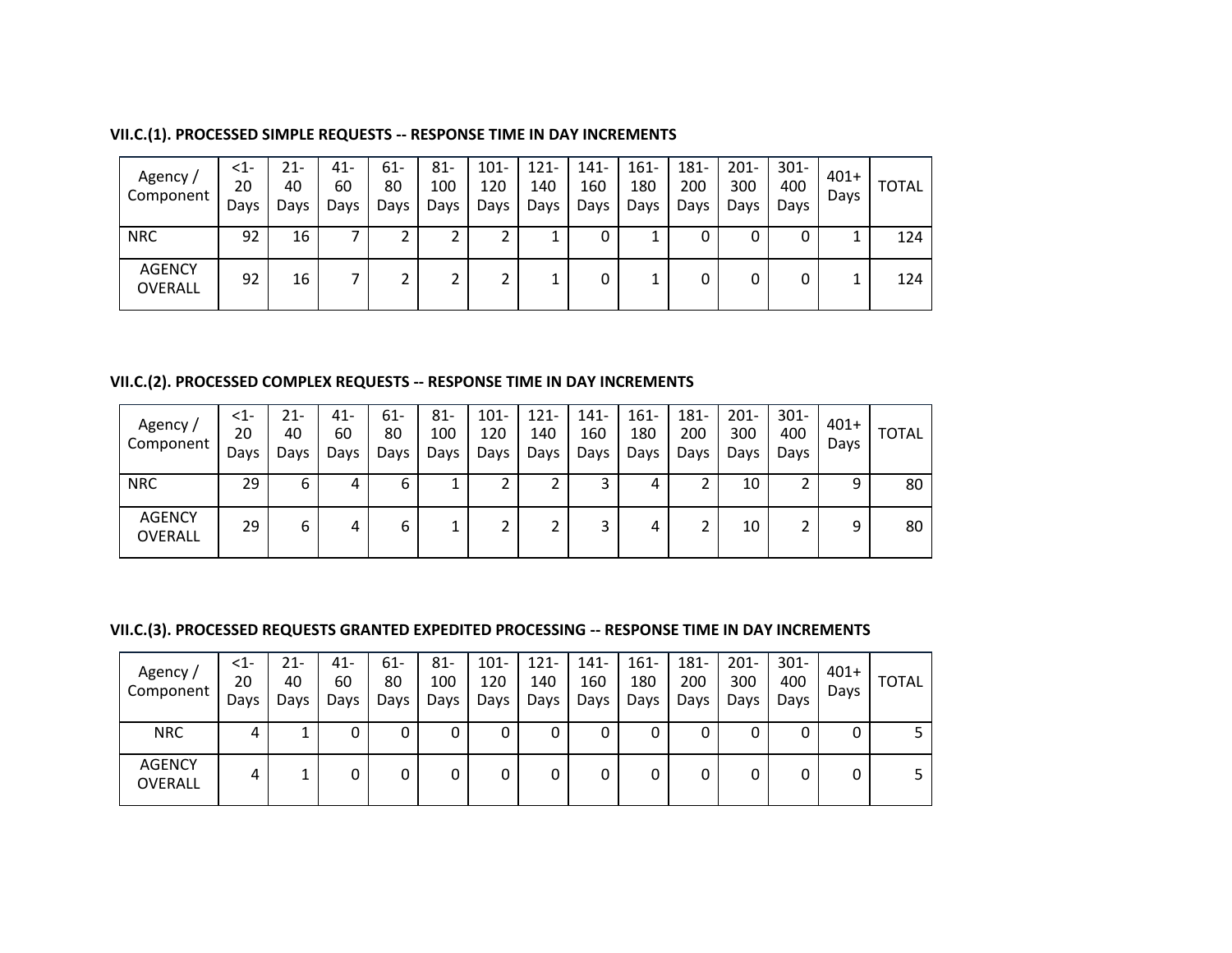### **VII.D. PENDING REQUESTS -- ALL PENDING PERFECTED REQUESTS**

|                          |                   | <b>SIMPLE</b>               |                              |                   | <b>COMPLEX</b>              |                              |                   | <b>EXPEDITED PROCESSING</b> |                              |
|--------------------------|-------------------|-----------------------------|------------------------------|-------------------|-----------------------------|------------------------------|-------------------|-----------------------------|------------------------------|
| Agency /<br>Component    | Number<br>Pending | Median<br>Number<br>of Days | Average<br>Number<br>of Days | Number<br>Pending | Median<br>Number<br>of Days | Average<br>Number<br>of Days | Number<br>Pending | Median<br>Number<br>of Days | Average<br>Number<br>of Days |
| <b>NRC</b>               | 8                 | 10.5                        | 39.38                        | 93                | 475                         | 479.14                       |                   | 44                          | 44                           |
| <b>AGENCY</b><br>OVERALL | 8                 | 10.5                        | 39.38                        | 93                | 475                         | 479.14                       |                   | 44                          | 44                           |

## **VII.E. PENDING REQUESTS -- TEN OLDEST PENDING PERFECTED REQUESTS**

| Agency /<br>Component |                                     | 10th<br>Oldest<br>Request | 9th                 | 8th              | 7th            | 6th                | 5th              | 4th            | 3rd            | 2 <sub>nd</sub> | Oldest<br>Request  |
|-----------------------|-------------------------------------|---------------------------|---------------------|------------------|----------------|--------------------|------------------|----------------|----------------|-----------------|--------------------|
| <b>AGENCY</b>         | Date of<br>Receipt                  | $2017 -$<br>10-03         | $2017 -$<br>$08-10$ | 2017-<br>$07-10$ | 2017-<br>06-01 | 2017-<br>$05 - 22$ | 2017-<br>$01-13$ | 2016-<br>12-23 | 2016-<br>11-15 | 2016-<br>06-21  | 2016-<br>$05 - 11$ |
| OVERALL               | <b>Number</b><br>of Days<br>Pending | 996                       | 1033                | 1056             | 1082           | 1089               | 1178             | 1191           | 1218           | 1319            | 1347               |

### **VIII.A. REQUESTS FOR EXPEDITED PROCESSING**

| Agency /<br>Component           | Number<br>Granted | Number<br>Denied | Median<br>Number of<br>Days to<br>Adjudicate | Average<br>Number of<br>Days to<br>Adjudicate | Number<br>Adjudicated<br>Within Ten<br>Calendar<br>Days |
|---------------------------------|-------------------|------------------|----------------------------------------------|-----------------------------------------------|---------------------------------------------------------|
| <b>NRC</b>                      | 4                 | 19               | <1                                           | ${<}1$                                        | 23                                                      |
| <b>AGENCY</b><br><b>OVERALL</b> | 4                 | 19               | $<$ 1                                        | $<$ 1                                         | 23                                                      |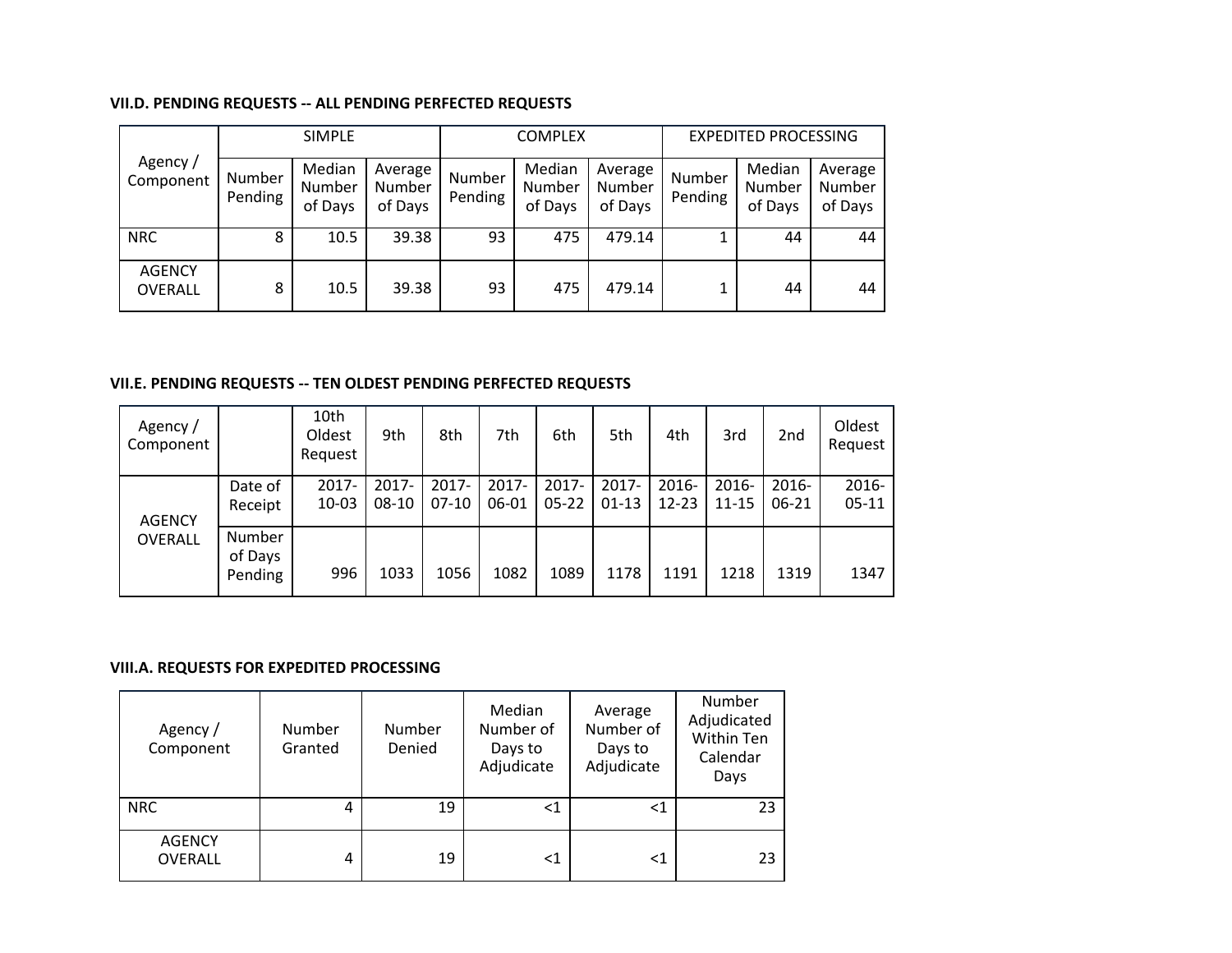## **VIII.B. Requests for Fee Waiver**

| Agency /<br>Component           | Number<br>Granted | Number Denied | <b>Median Number</b><br>of Days to<br>Adjudicate | Average<br>Number of Days<br>to Adjudicate |
|---------------------------------|-------------------|---------------|--------------------------------------------------|--------------------------------------------|
| <b>NRC</b>                      |                   | 13            | <1                                               |                                            |
| <b>AGENCY</b><br><b>OVERALL</b> |                   | 13            | <1                                               |                                            |

## **IX. FOIA Personnel and Costs**

|                                 |                                                      | PERSONNEL                                                          |                                                               | <b>COSTS</b>        |                                 |                    |
|---------------------------------|------------------------------------------------------|--------------------------------------------------------------------|---------------------------------------------------------------|---------------------|---------------------------------|--------------------|
| Agency /<br>Component           | Number of<br>"Full-Time<br><b>FOIA</b><br>Employees" | Number of<br>"Equivalent<br>Full-Time<br><b>FOIA</b><br>Employees" | Total<br>Number<br>of "Full-<br>Time<br><b>FOIA</b><br>Staff" | Processing<br>Costs | Litigation-<br>Related<br>Costs | <b>Total Costs</b> |
| <b>NRC</b>                      | 4                                                    | 7.09                                                               | 11.09                                                         | 1980283.15          | 0.00                            | 1980283.15         |
| <b>AGENCY</b><br><b>OVERALL</b> | 4                                                    | 7.09                                                               | 11.09                                                         | 1980283.15          | 0.00                            | 1980283.15         |

# **X. Fees Collected for Processing Requests**

| Agency /<br>Component    | <b>Total Amount</b><br>of Fees<br>Collected | Percentage of<br><b>Total Costs</b> |
|--------------------------|---------------------------------------------|-------------------------------------|
| <b>NRC</b>               | 14513.51                                    | 0.7300                              |
| <b>AGENCY</b><br>OVERALL | 14513.51                                    | 0.7300                              |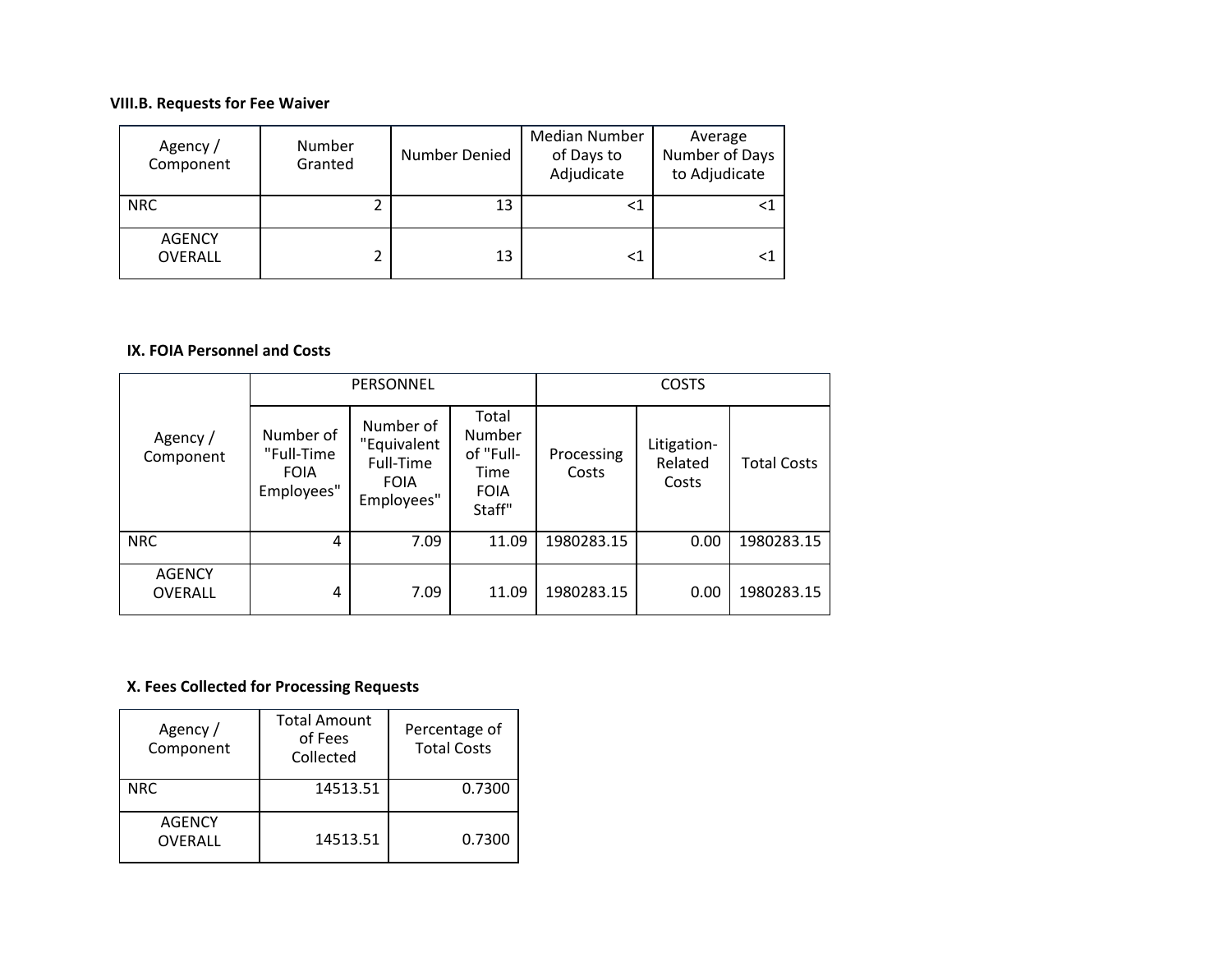# **XI.A. Number of Times Subsection (C) Used**

| Agency /<br>Component | Number of Times Subsection Used |
|-----------------------|---------------------------------|
| NRC.                  |                                 |
| <b>AGENCY OVERALL</b> |                                 |

# **XI.B. Number of Subsection (A)(2) Postings**

| Agency /<br>Component           | Number of<br><b>Records Posted</b><br>by the FOIA<br>Office | Number of<br><b>Records Posted</b><br>by Program<br>Offices |
|---------------------------------|-------------------------------------------------------------|-------------------------------------------------------------|
| <b>NRC</b>                      | 30                                                          | 348                                                         |
| <b>AGENCY</b><br><b>OVERALL</b> | 30                                                          | 348                                                         |

# **XII.A. Backlogs of FOIA Requests and Administrative Appeals**

| Agency /<br>Component           | Number of<br>Backlogged<br>Requests as of<br><b>End of Fiscal</b><br>Year | Number of<br>Backlogged<br>Appeals as of<br><b>End of Fiscal</b><br>Year |
|---------------------------------|---------------------------------------------------------------------------|--------------------------------------------------------------------------|
| <b>NRC</b>                      | 86                                                                        |                                                                          |
| <b>AGENCY</b><br><b>OVERALL</b> | 86                                                                        |                                                                          |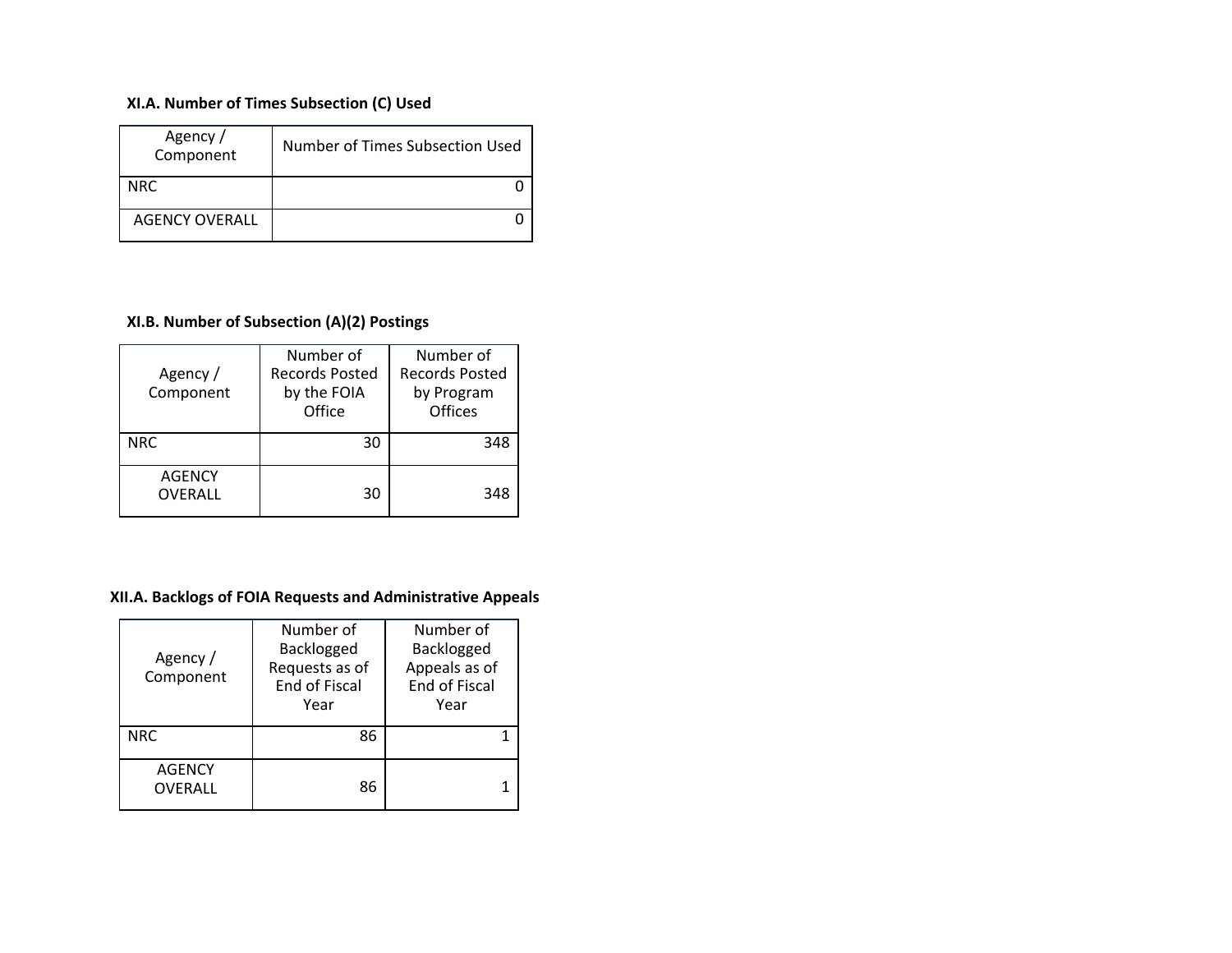### **XII.B. CONSULTATIONS ON FOIA REQUESTS -- RECEIVED, PROCESSED, AND PENDING CONSULTATIONS**

| Agency /<br>Component           | Number of<br>Consultations<br>Received from<br><b>Other Agencies</b><br>that were<br>Pending at the<br>Agency as of<br>Start<br>of the Fiscal<br>Year | Number of<br>Consultations<br>Received from<br><b>Other Agencies</b><br>During the Fiscal<br>Year | Number of<br>Consultations<br>Received from<br><b>Other Agencies</b><br>that were<br>Processed by<br>the Agency<br>During the Fiscal<br>Year | Number of<br>Consultations<br>Received from<br><b>Other Agencies</b><br>that were<br>Pending at the<br>Agency as of<br>End<br>of the Fiscal<br>Year |
|---------------------------------|-------------------------------------------------------------------------------------------------------------------------------------------------------|---------------------------------------------------------------------------------------------------|----------------------------------------------------------------------------------------------------------------------------------------------|-----------------------------------------------------------------------------------------------------------------------------------------------------|
| <b>NRC</b>                      | 3                                                                                                                                                     |                                                                                                   | q                                                                                                                                            |                                                                                                                                                     |
| <b>AGENCY</b><br><b>OVERALL</b> | 3                                                                                                                                                     | 7                                                                                                 | 9                                                                                                                                            | 1                                                                                                                                                   |

## **XII.C. CONSULTATIONS ON FOIA REQUESTS -- TEN OLDEST CONSULTATIONS RECEIVED FROM OTHER AGENCIES AND PENDING AT THE AGENCY**

| Agency /<br>Component |                   | 10th Oldest<br>Consultation | 9th | 8th | 7th | 6th | 5th | 4th | 3rd | 2 <sub>nd</sub> | Oldest<br>Consultation |
|-----------------------|-------------------|-----------------------------|-----|-----|-----|-----|-----|-----|-----|-----------------|------------------------|
| <b>AGENCY</b>         | Date              | N/A                         | N/A | N/A | N/A | N/A | N/A | N/A | N/A | N/A             | 2019-09-19             |
| <b>OVERALL</b>        | Number<br>of Days |                             |     | 0   | 0   |     | 0   | 0   |     | 0               | 506                    |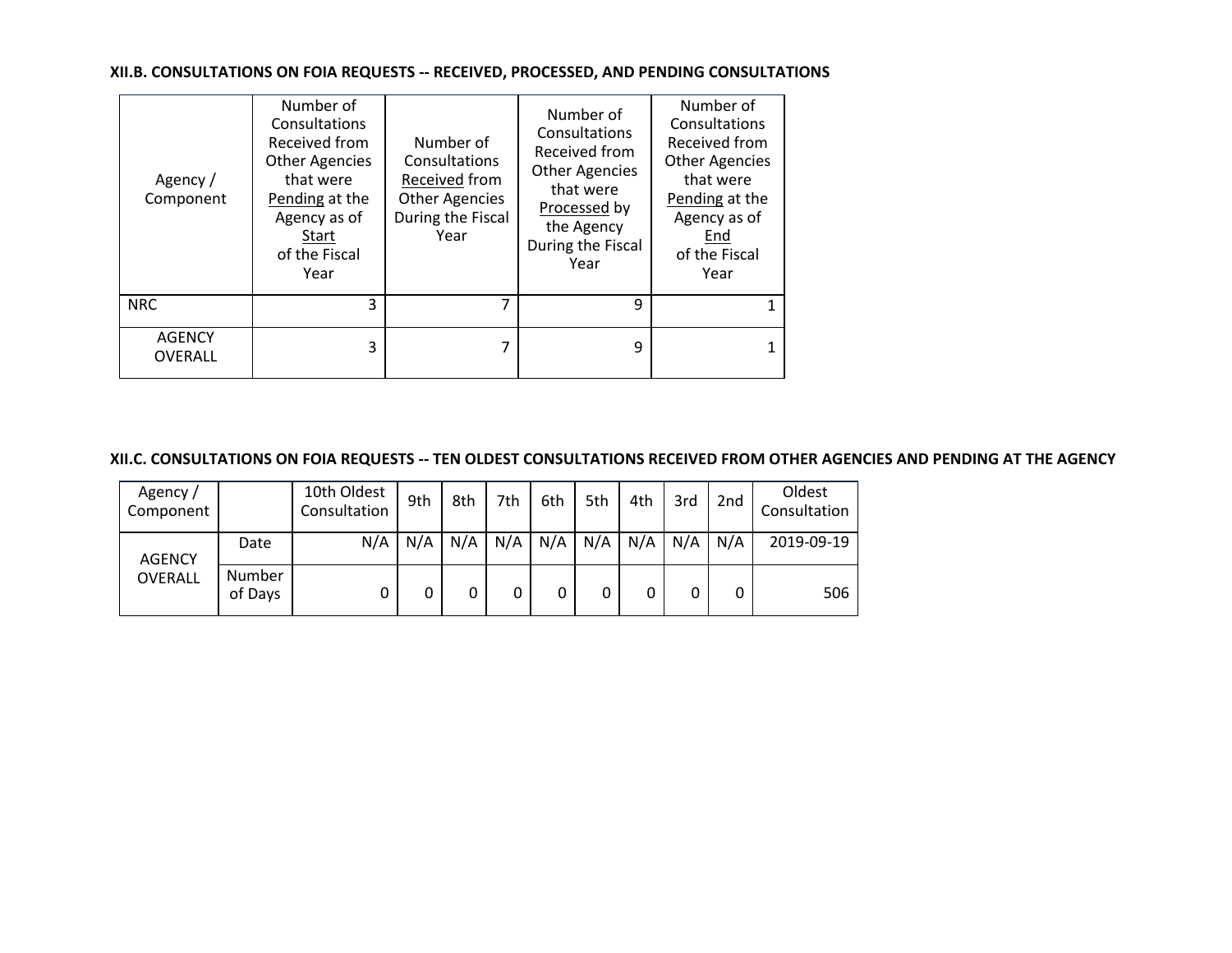**XII.D.(1). COMPARISON OF NUMBERS OF REQUESTS FROM PREVIOUS AND CURRENT ANNUAL REPORT -- REQUESTS RECEIVED AND PROCESSED**

|                          |                                                                                      | NUMBER OF REQUESTS RECEIVED                                                             | <b>NUMBER OF REQUESTS</b><br><b>PROCESSED</b>                                            |                                                                                             |  |
|--------------------------|--------------------------------------------------------------------------------------|-----------------------------------------------------------------------------------------|------------------------------------------------------------------------------------------|---------------------------------------------------------------------------------------------|--|
| Agency /<br>Component    | Number<br><b>Received During</b><br>Fiscal Year from<br>Last Year's<br>Annual Report | Number<br><b>Received During</b><br>Fiscal Year from<br><b>Current Annual</b><br>Report | Number<br>Processed<br><b>During Fiscal</b><br>Year from Last<br>Year's Annual<br>Report | Number<br>Processed<br><b>During Fiscal</b><br>Year from<br><b>Current Annual</b><br>Report |  |
| <b>NRC</b>               | 289                                                                                  | 239                                                                                     | 288                                                                                      | 229                                                                                         |  |
| <b>AGENCY</b><br>OVERALL | 289                                                                                  | 239                                                                                     | 288                                                                                      | 229                                                                                         |  |

**XII.D.(2). COMPARISON OF NUMBERS OF REQUESTS FROM PREVIOUS AND CURRENT ANNUAL REPORT -- BACKLOGGED REQUESTS**

| Agency /<br>Component    | Number of<br>Backlogged<br>Requests as of<br>End of the Fiscal<br>Year from<br><b>Previous Annual</b><br>Report | Number of<br>Backlogged<br>Requests as of<br>End of the Fiscal<br>Year from<br><b>Current Annual</b><br>Report |
|--------------------------|-----------------------------------------------------------------------------------------------------------------|----------------------------------------------------------------------------------------------------------------|
| <b>NRC</b>               | 81                                                                                                              | 86                                                                                                             |
| <b>AGENCY</b><br>OVERALL | 81                                                                                                              | 86                                                                                                             |